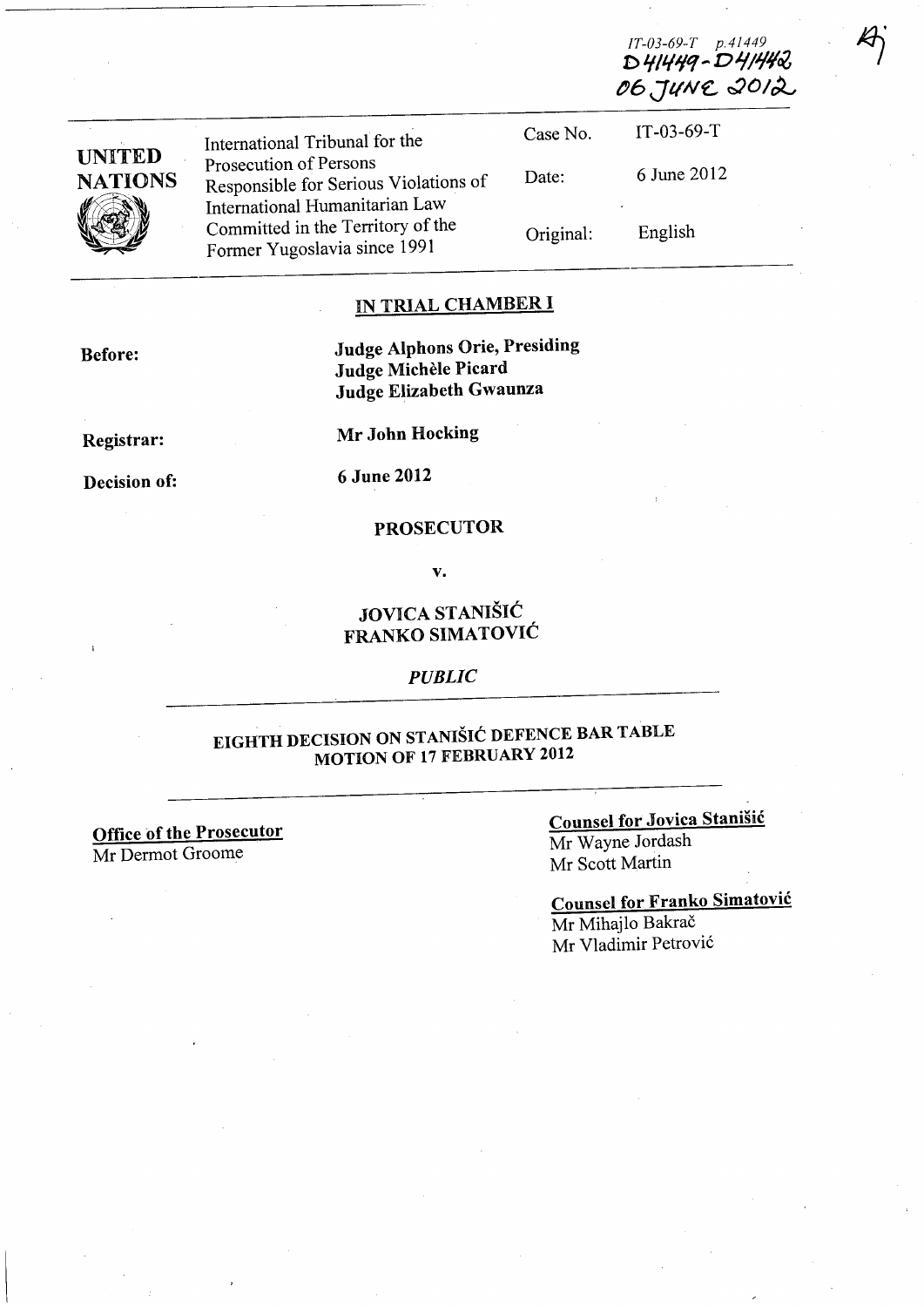# **I.** PROCEDURAL HISTORY

l. On <sup>17</sup>February 2012, the Stanišić Defence ("Defence") filed the Stanišić Motion for Admission of Documents through the Bar Table, by which it requested the admission into evidence of 674 documents from the bar table ("Motion").<sup>1</sup> On 23 March, the Prosecution filed its Response ("Response").<sup>2</sup> The Simatović Defence did not respond to the Motion.

2. On <sup>23</sup>May 2012, the Chamber issued its first decision on the Motion ("First Decision"). The Chamber refers to the First Decision for a detailed synopsis of the procedural history and submissions in respect of the Motion.<sup>3</sup>

# **II.** APPLICABLE LAW

3. The Chamber recalls and refers to the applicable law governing the admission of documents from the bar table as set out in the First Decision.<sup>4</sup>

### III. DISCUSSION

4. In the present decision, the Chamber will address 3 categories of documents from the First Bar Table Chart, namely (a) DB monitoring of specific extremist groups: Arkan's Men, White Eagles, Scorpions and Yellow Wasps (b) Operative processing of members of extremist groups an<sup>d</sup> (c) Other information gathered on extremist groups and activities.

# *a.* DB monitoring of specific extremist groups: Arkan's Men, White Eagles, Scorpions and Yellow Wasps

5. In relation to documents bearing Rule 65 *ter* nos 1D03255, 1D03143, 1D03430, 1DOll02, 1D01104, 1D0102l, lDOl026, lDOl027, lDOl028, lDOl029, lDOl032, lDOl033,' lDOl060, 1DOl062, 1D01065, lDOl077, lD01078, lDOl079, lD01080, 1D0108l, lDOl082, lD01142, and 1 DO 1182, while the Prosecution does not agree with the stated relevance of the documents, it does

Stanišić Motion for Admission of Documents through the Bar Table, with Confidential Annexes A, B, and C,

 $\mathcal{L}$ 17 February 2012. Prosecution Response to Stanišić Motion and Additional Motion for Admission of Documents into Evidence through the Bar Table, with Confidential Annexes A and B, 23 March 2012.

First Decision, paras 1-8.  $\overline{\mathbf{3}}$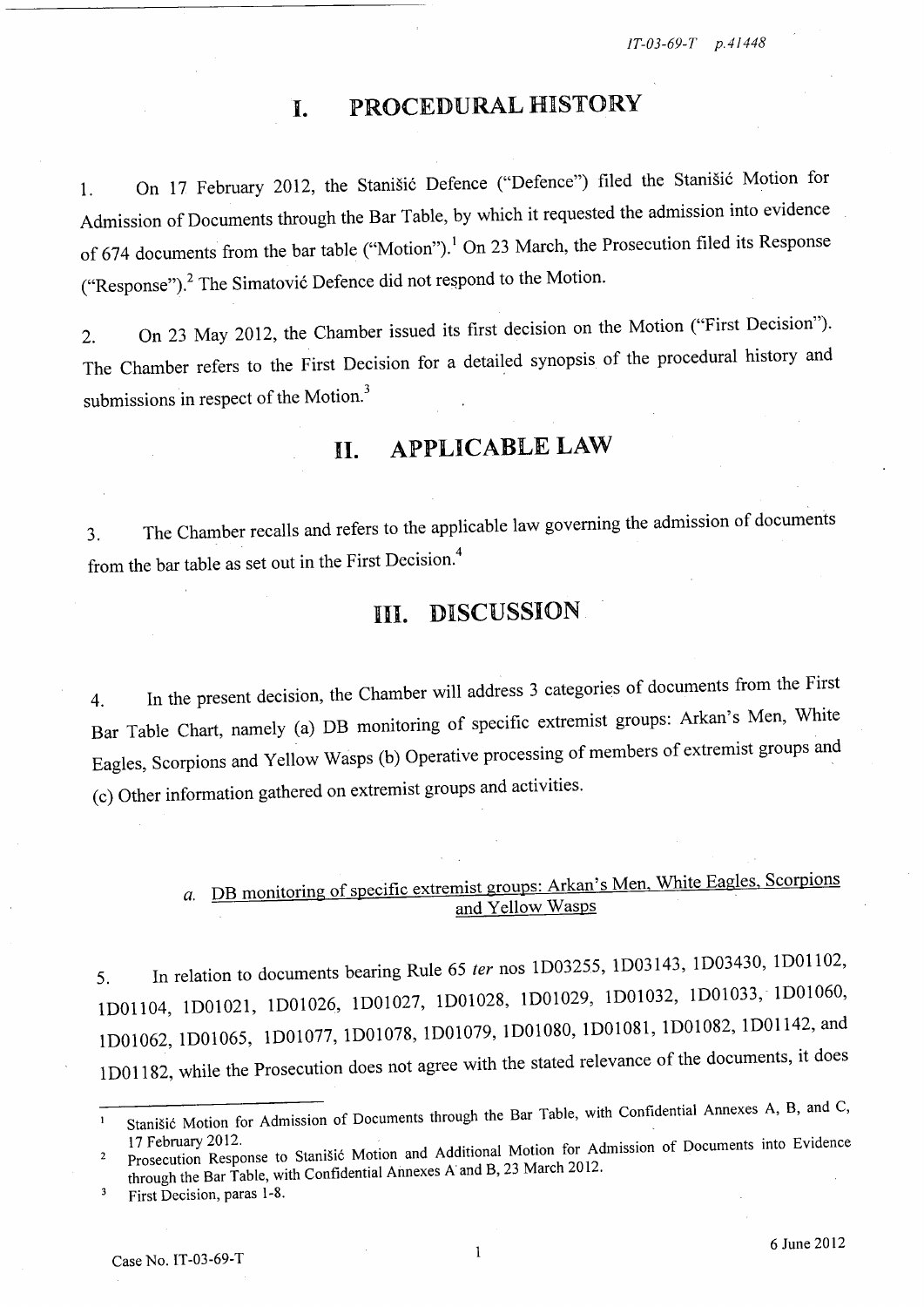not object to their admission.<sup>5</sup> The Chamber considers that the Defence has shown with sufficient specificity (i) the relevance and probative value of these documents and (ii) how they fit in the Defence case. The documents are therefore admitted into evidence.

6. With regard to the document bearing Rule <sup>65</sup>*ter* no. lD03549, the Prosecution does not object to the admission of the original version and its corresponding full translation which are now uploaded in eCourt as  $1D03549.1$ .<sup>6</sup> The Defence has shown that the document is relevant and probative and has demonstrated with sufficient specificity where the document fits into its case. It is therefore admitted into evidence.

7. The document bearing Rule 65 *ter* no. lD03526 is a report as reproduced in a book and its corresponding translation. The original B/C/S version of the report is now uploaded into eCourt as the document bearing Rule 65 ter no. 1D03526.1. The Prosecution does not object to the admission of 1D03526.1 as long as a complete translation of it is provided.<sup>7</sup> Having compared the translation of the book reproduction of the report against the original B/C/S version, the Chamber is already in a position to determine the admissibility of the original. The Defence has also shown that the document is relevant and probative and has demonstrated with sufficient specificity where the document fits into its case. The Chamber therefore admits lD03526.1 into evidence. Further, the Chamber instructs the Defence to upload a complete translation of 1D03526.1 into eCourt within three weeks of the date of issue of this decision.

8. The document bearing Rule 65 *ter* no. 1D03544 is an official note as reproduced in a book. Also uploaded into eCourt under the same number, is the translation of the original B/C/S version of the official note. The original B/C/S version of the official note is uploaded as document bearing Rule 65 *ter* no. lD03544.1. The Defence has shown that the document is relevant and probative and has demonstrated with sufficient specificity where the document fits into its case. lD03544.l is therefore admitted into evidence. The Chamber further instructs the Defence to detach the translation currently attached to document bearing Rule <sup>65</sup>*ter* no. lD03544 and to re-upload it into eCourt under a new 65 *ter* number within three weeks of the date of issue of this decision.

9. A number of the documents to be addressed in this decision are redacted. The Chamber has previously provided general guidance regarding the tendering of redacted documents.<sup>8</sup> The majority of the redacted documents addressed in this decision have, since they were first uploaded into

<sup>4</sup>  First Decision, paras 9-10.

Response, Confidential Annex A, pp. 30-45,47-55.  $\overline{\mathbf{5}}$ 

<sup>6</sup>  Response, Confidential Annex A, p. 47.

<sup>7</sup>  Response, Confidential Annex A, p. 32.

<sup>8.</sup> Fifth Decision on Stanišic Defence Bar Table Motion of <sup>17</sup>February 2012, 24 May 2012, para. 9.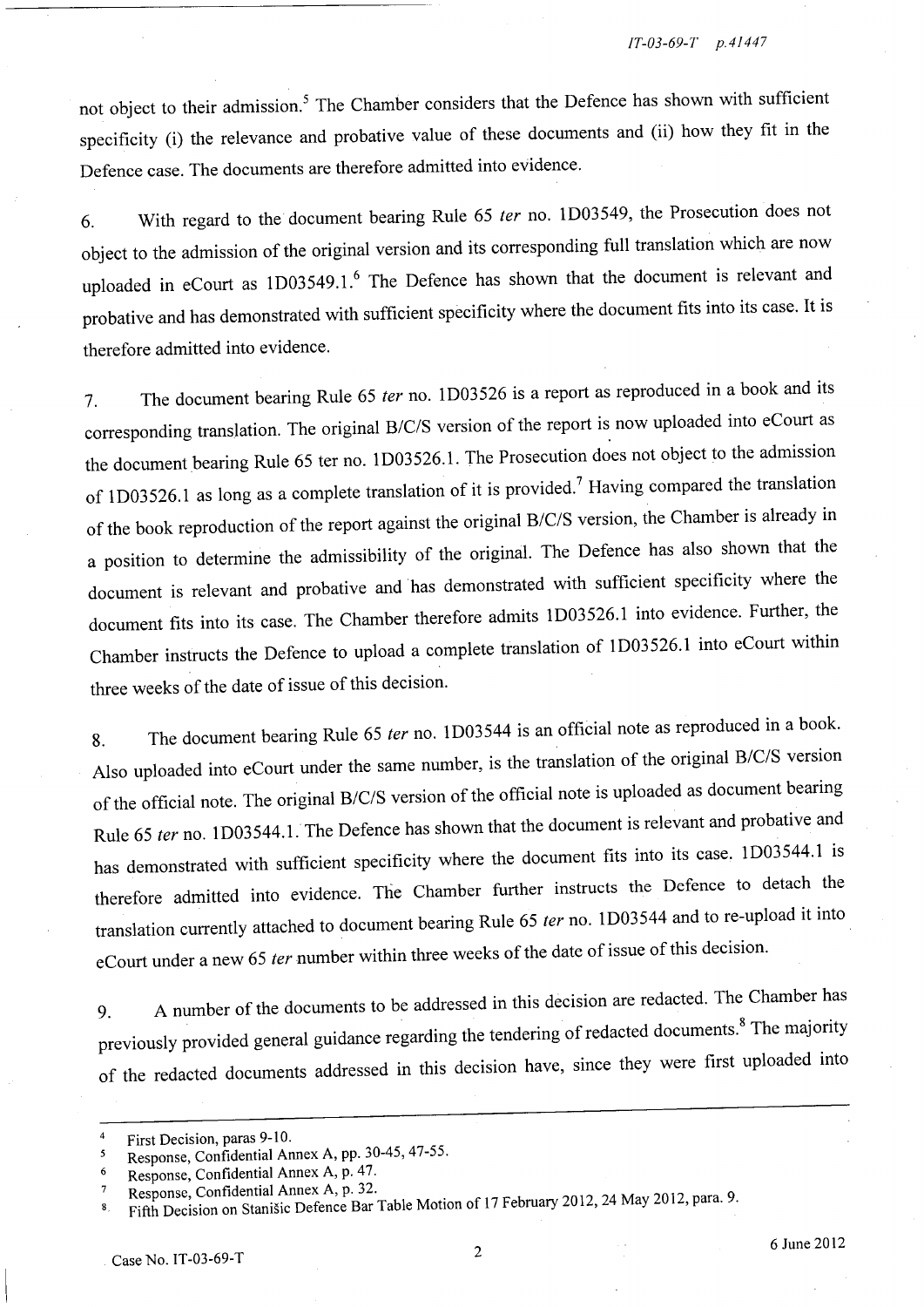eCourt, been uploaded in their original unredacted fonn. However, the translations of the documents remain redacted. As an exception to the general guidance, the Chamber will analyse the nature and extent of the redactions by comparing the now unredacted B/C/S original with the translation - still attached - of the previous, redacted version. The nature and extent of the redactions thus established, only if limited, may allow the Chamber to already detennine the admissibility of unredacted originals. Full translations will have to be uploaded and attached subsequently.

10. The Prosecution does not oppose admission of the document bearing Rule 65 *ter* no. 1D01103, provided a full translation of the original unredacted version is made available.<sup>9</sup> The Chamber notes that the full original version of this document is uploaded in eCourt as document bearing Rule 65 *ter* no. 1D01103.1. Having analysed the nature and extent of the redactions in accordance with paragraph 9 of this decision, the Chamber has found that they do not oppose the admission of the unredacted original. The Defence has shown that the document is relevant and probative and has demonstrated with sufficient specificity where the document fits into its case. The Chamber therefore admits 1D01l03.1 into evidence. Further, the Chamber instructs the Defence to upload a complete translation of 1D01103.1 into eCourt within three weeks of the date of issue of this decision.

ll. The document bearing Rule 65 *ter* no. 1D01057 has been marked for identification as D159. The Prosecution contests admission on the basis that the document is redacted.<sup>10</sup> At a Housekeeping Session on 24 November 2011, the Chamber advised the Defence that, assuming discussions under Rule 54 *bis* did not take the matter any further, it would have to explain the redactions regarding this document in any future bar table motion.<sup>11</sup> The Defence has not indicated whether or not an unredacted version of the document exists and, if it does exist, to which specific matters the redactions relate. In light of this failure, and taking the Prosecution objections into account, the Chamber denies admission.

# b. Operative processing of members of extremist groups

12. The Prosecution does not oppose admission of the documents bearing Rule 65 *ter* nos 1D01826 and 1D01857.<sup>12</sup> The Defence has shown with sufficient specificity (i) the relevance and

<sup>9</sup> Response, Confidential Annex A, p. 37.

 $^{10}$  Response, Confidential Annex A, p. 52.

T. 15133.

<sup>&</sup>lt;sup>12</sup> Response, Confidential Annex A, pp. 68-70.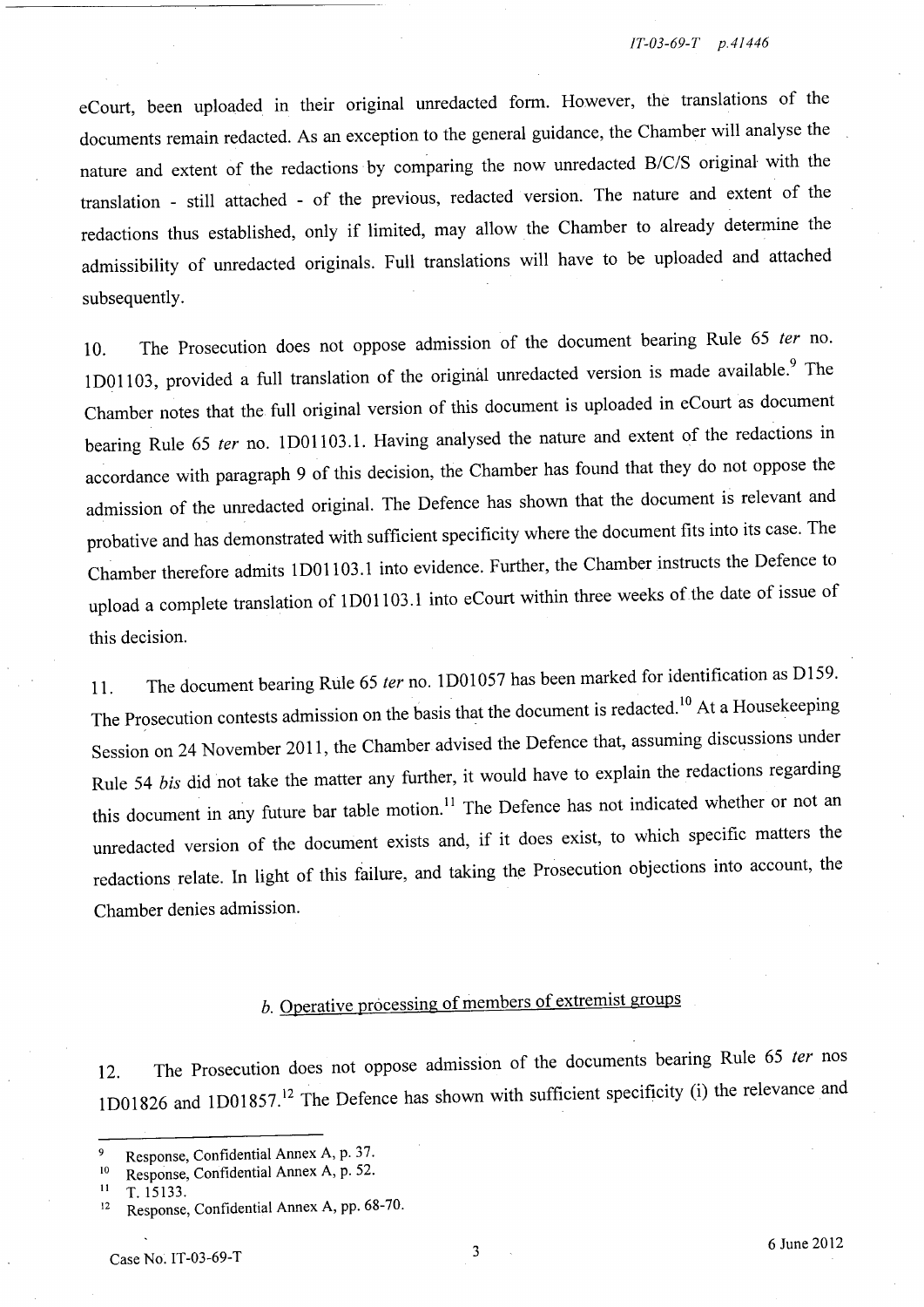probative value of the documents and (ii) how they fit in the Defence case and they are therefore admitted into evidence.

13. With regard to the documents bearing Rule 65 *ter* nos lDOI411, lD01412, lDOI413, lD01418, lD01423, lD01424, lD01798, lD01808, lDOI813, and lD01886, the Prosecution objects to admission on the basis that while the original unredacted versions of the documents are uploaded in eCourt in B/C/S, the Defence has only provided a translation of the redacted versions.<sup>13</sup> With regard to the documents bearing Rule 65 *ter* nos lD01415, lD01417, lD01420, and lD01421, the Prosecution contests admission on the grounds that the Defence has not provided a translation of the unredacted version of the documents and further that a section of each of the four documents is missing from the translation. 14 In relation to the documents bearing Rule 65 *ter* nos lD01420 and l DO 1421, in addition to the two objections referenced above, the Prosecution seeks the inclusion of quotation marks around any Serbian DB codenames which are contained in the revised translations. 15 With regard to the documents bearing Rule 65 *ter* nos lD01533, lD01534, lD01537, l DO 1546, l DO 1856, and l DO 1892, the Prosecution objects to admission on the basis that the Defence has not provided a translation of the unredacted version of the documents and also seeks the inclusion of quotation marks around any Serbian DB codenames which are contained in the revised translations.<sup>16</sup>

14. The original B/C/S versions of the unredacted versions of each of the documents referred to above are available in eCourt.<sup>17</sup> However, the Defence has provided the translations of the redacted versions. As such, the discussion contained at paragraph 9 of this decision is relevant to the determination of the admissibility of these documents. Having compared the unredacted B/C/S versions of the documents with the redacted translations in accordance with paragraph 9 of this decision, the Chamber considers that in relation to the documents bearing Rule 65 *ter* nos lD01856, and lD01892, lD0141l, lDOI413, lD01418, lD01423, lD01424, lD01798, lD01808, lDOI813, and 1D01886, the nature and extent of the redactions do not oppose the admission of the unredacted originals. The Defence has shown with sufficient specificity (i) the relevance and probative value of the documents and (ii) how they fit in the Defence case. The unredacted documents are therefore admitted into evidence. The Chamber instructs the Defence to upload complete translations of the unredacted documents into eCourt within three weeks of the date of issue of this decision.

<sup>13</sup> Response, Confidential Annex A, pp. 56-59, 62-63, 67-68, 71.

<sup>14</sup> Response, Confidential Annex A, pp. 58-61.

<sup>15</sup> Response, Confidential Annex A, pp. 60-61.

<sup>16</sup> Response, Confidential Annex A, pp. 63-66, 69-72.

<sup>17</sup> Documents bearing Rule 65 *ter* nos: 1D01533.1, 1D01534.1, 1D01537.1, 1D01546.1, 1D01856.1, 1D01892.1, 1D01420.1, 1D01421.1, 1D01415.1, 1D01417.1, 1D01411.1, 1D01412.1, 1D01413.1, 1D01418.1, 1D01423.1, 1DOI424.1, 1D01798.1, 1D01808.1, 1D01813.1, and 1D01886.1.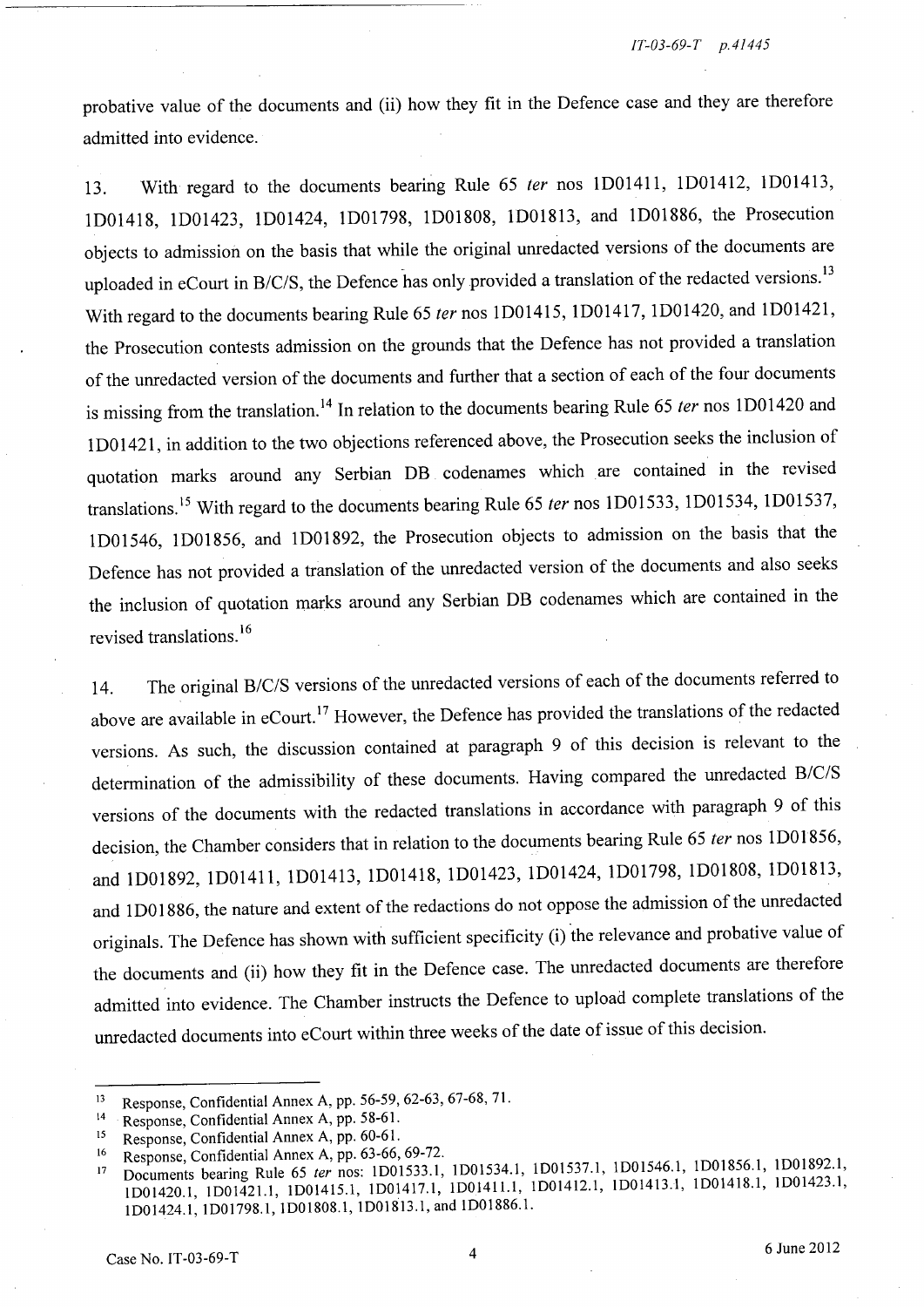15. With regard to the documents bearing Rule 65 *ter* nos lD014l5, lD014l7, lD01420, lD0142l, lD01533, lD01534, lD01537, lD01546, and lD014l2, although the unredacted original versions of the documents have been uploaded into eCourt, the nature and extent of the redactions in the English translations are such that it is not possible for the Chamber to properly determine their admissibility. Accordingly, the Chamber denies their admission.

#### c. Other information gathered on extremist groups and activities.

16. With regard to documents bearing Rule 65 *ter* nos lDOll06, lDOll07, lD03228, lD03354, lD03070, lD03078, lD034l8, lD03407, lD0304l, and lDOl047, the Prosecution does not object to admission but does not agree with the relevance of the documents as expounded by the Defence.<sup>18</sup> The Defence has shown with sufficient specificity (i) the relevance and probative value of these documents and (ii) how they fit in the Defence case. They are therefore admitted into evidence.

17. The Prosecution objects to the admission of documents bearing Rule 65 *ter* nos lD01959 and lD03546 but does not object to the admission of the unredacted versions of the documents, namely documents bearing Rule 65 *ter* nos lD01959.l and lD03546.l, which have already been uploaded into eCourt along with complete translations.<sup>19</sup> The Defence has shown with sufficient specificity (i) the relevance and probative value of these documents and (ii) how they fit 'in the Defence case. The unredacted documents are therefore admitted into evidence.

18. The document bearing Rule 65 *ter* no. lD014l0 contains redactions. The unredacted version of the document has been uploaded into eCourt in B/C/S as the document bearing Rule 65 ter no. 1 DO 141 0.1. However, the translation is still redacted. In line with the reasoning contained at paragraph 9 of this decision, the Chamber has analysed the nature and extent of the redactions. The Chamber considers that the redactions are such that they adversely affect the Chamber's ability to properly determine the document's admissibility. The Chamber therefore denies admission.

Response, Confidential Annex A, pp. 72-82.

<sup>19</sup> Response, Confidential Annex A, pp. 75-77.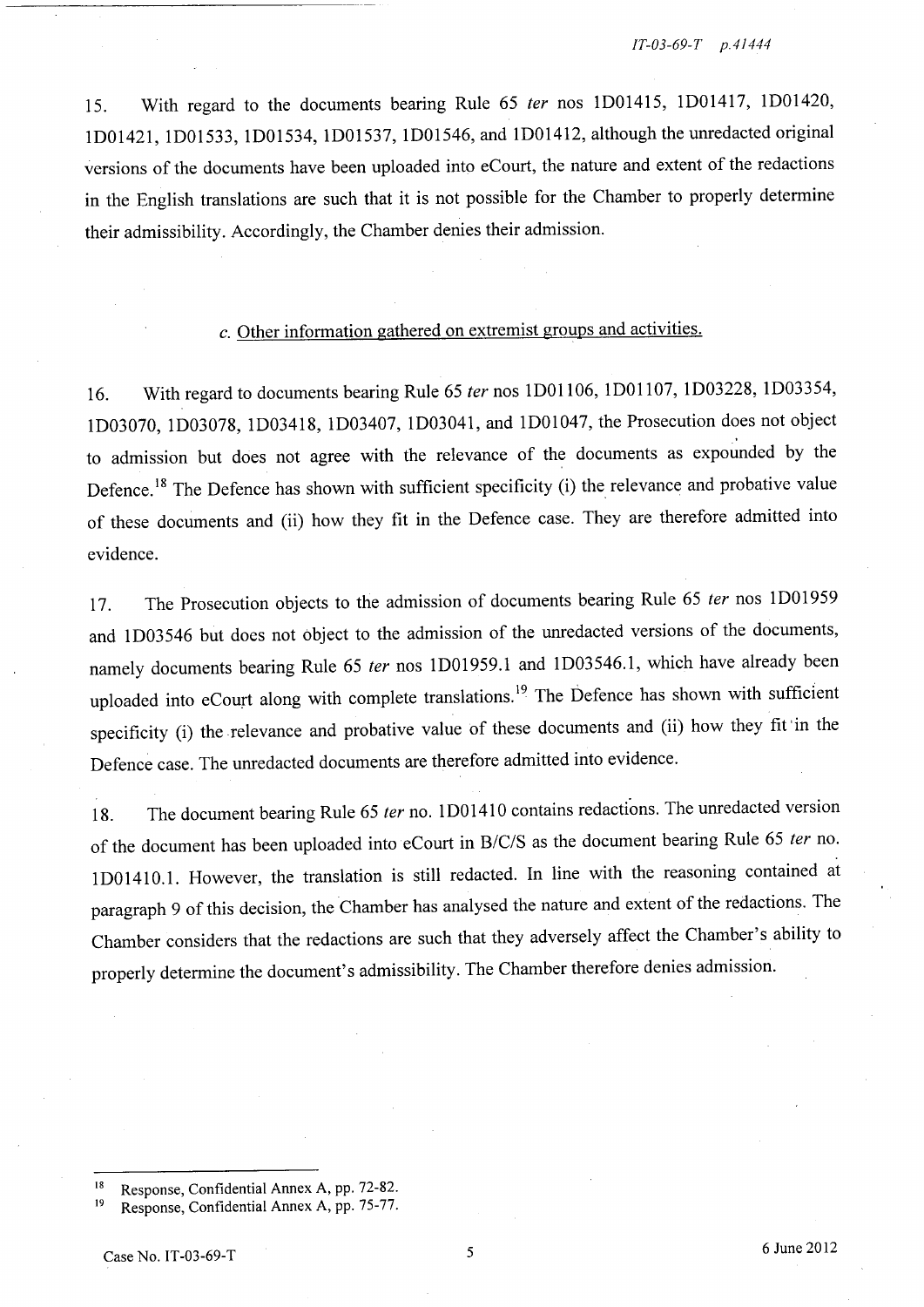#### **IV.** DISPOSITION

#### 19. For the foregoing reasons, the Chamber GRANTS the Motion IN PART, and

- (i) ADMITS into evidence the documents bearing Rule <sup>65</sup>*ter* nos lD03255 (under seal), lD03l43 (under seal), lD03430 (under seal), lD03544.l (under seal), IDOlI <sup>02</sup>(under seal), lDOll04, lDOl02l (under seal), lDOl026 (under seal), lDOl027 (under seal), lDOl028 (under seal), lDOl029 (under seal), lDOl032 (under seal), lDOl033 (under seal), 1D01060 (under seal), 1D01062 (under seal), 1D01065 (under seal), 1D01077 (under seal), lDOl078 (under seal), lDOl079 (under seal), lDOl080 (under seal),
- (ii) lDOl08l (under seal), lDOl082 (under seal), lDOl142, lDOl182, lD01826, lD01857, lDOll06 (MFI D150), lDOll07, lD03228 (under seal), lD03354 (under seal), lD0304l (under seal), lD03070 (under seal), lD03078 (under seal), lD034l8 (under seal), 1D03407 (under seal), 1D01103.1 (under seal), 1D03549.1 (under seal), 1D01047 (under seal), lD01411.1 (under seal), lD01413.1 (under seal), lD01418.1 (under seal), lD01423.l (under seal), lD01424.l (under seal), lD01798.1 (under seal), lD01808.l (under seal), lD01813.1 (under seal), lD01886.1 (under seal), lD01856.l (under seal), lD01892.1 (under seal), lD01959.l (under seal), lD03526.l (under seal) and, lD03546.1 (under seal).
- (iii) DENlES the admission into evidence of the documents bearing Rule 65 *ter* nos lDOl057 (MFI D159), lD01415, lD01417, lD01420, lD01421, lD01533, lD01534, lD01537, lD01546, lD01412, and lD01410.
- (iv) INSTRUCTS the Defence to remove the translation currently attached to document bearing Rule 65 *ter* no. lD03544 and re-upload it separately into eCourt, and to notify the Registry of the document ID numbers under which it has been uploaded, within three weeks of the date of issue of this decision;
- (v) INSTRUCTS the Defence to upload into eCourt complete translations of documents bearing Rule 65 *ter* nos lDOll03.1, lD01856.1, lD01892.1, lD01411.1, lD01413.l, lD01418.l, lD01423.1, lD01424.l, lD01798.l, lD01808.l, lD01813.l, lD03526.1, and lD01886.1, and to notify the Registry of the document ID numbers under which the translations have been uploaded into eCourt, within three weeks of the date of issue of this decision;